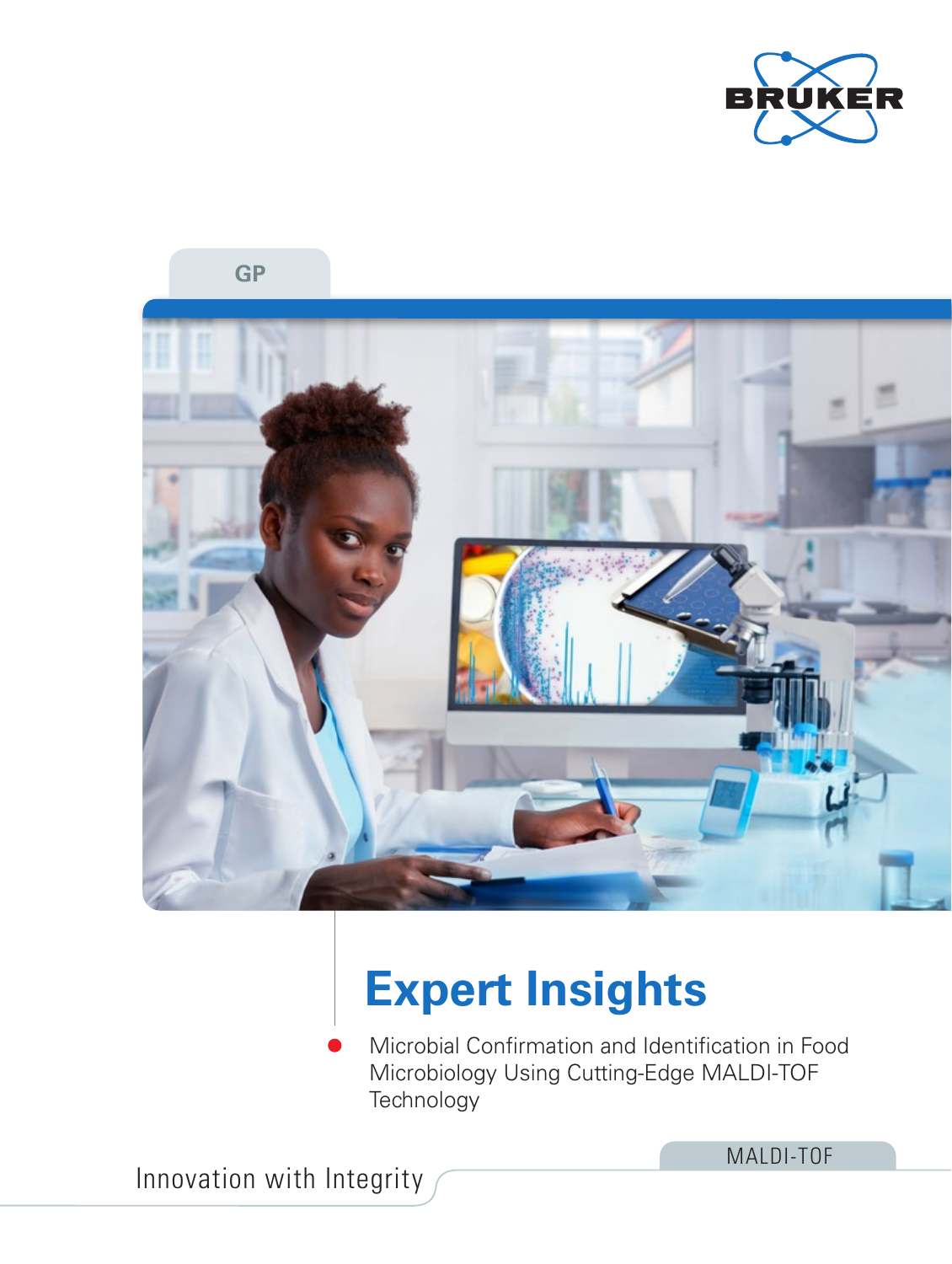## **Microbial Confirmation and Identification in Food Microbiology Using Cutting-Edge MALDI-TOF Technology**

Bruker's MALDI Biotyper drives rapid microbial confirmation and identification in food and pharmaceuticals and receives AOAC Official Methods of Analysis at Q Laboratories.



#### Working with Bruker

The Microbiology Laboratory Services at Q Laboratories leads the industry in food microbiology, by providing high confidence direct confirmation and identification of microorganisms. Erin Crowley, Chief Scientific Officer of Q Laboratories, explains how the laboratory excels its identification strategy:

"By implementing Bruker's MALDI Biotyper, we can provide our customers with fast, accurate and trustworthy molecular identification of microorganisms in their food products, allowing them to make crucial decisions rapidly."

## **Microbiology Laboratory Services, Q Laboratories**

Q Laboratories is an independent laboratory, providing testing and quality assurance services to the food, cosmetic, pharmaceutical, health and beauty care, and dietary supplement industries. Established in 1966, Q Laboratories has long-standing expertise in analytical testing, investing in state-of-the-art technology to best service its broad range of customers.

With several laboratories in one location in Cincinnati, Ohio, Q Laboratories is split at the top level into Microbiology and Analytical Chemistry. Within the Microbiology Laboratory Services, the Microbiology Pharmaceutical Laboratory is responsible for testing personal care products and over-the-counter pharmaceuticals, and the Microbiology Food Laboratory consists of routine food and environmental testing of samples such as flavorings and spices, baked goods, raw and ready-to-eat meats, frozen vegetables, environmental samples and water. The Microbiology

Research and Development (R&D) Laboratory conducts method validation studies, and all three feed into the Microbial Identification Laboratory, which was opened in 2017 and offers a range of customizable services, using a number of microbial techniques depending on the application.

The Microbiology Food Laboratory specializes in indicator testing, pathogen detection, environmental monitoring and allergen screening. Erin Crowley is the Chief Scientific Officer of Q Laboratories, and fellow of AOAC International, and oversees the microbiology laboratory services at Q Laboratories.

There are a total of 140 employees at Q Laboratories, about 70-75 percent of which are analysts and support personnel within the laboratories. The Microbiology Food Laboratory has approximately 17-18 analysts, and is the highest throughput laboratory on site. There is also a substantial quality assurance unit, whose primary role is to ensure the analyses are meeting regulatory standards as well as ISO 17025 accreditation requirements.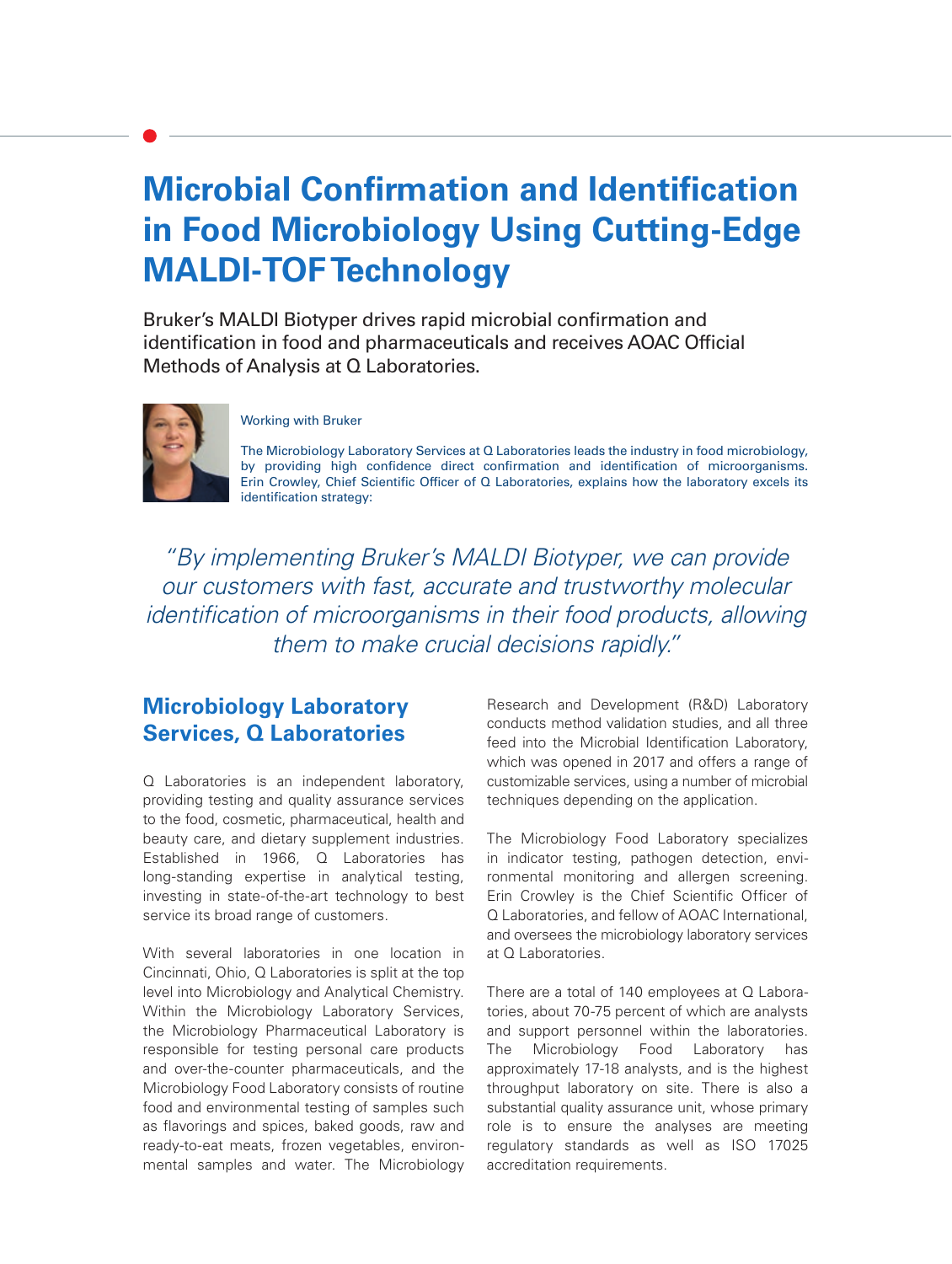## **Food microbiology activity**

The food microbiology work carried out at Q Laboratories is split between routine testing – where clients submit samples for confirmation and identification of microorganisms in food products – and R&D – where clients wishing to market and sell a diagnostic assay require validation needed for certification. On the routine testing side, the majority of Q Laboratories' clients are distributed throughout the United States, with approximately 60 percent within a 200 mile radius. From the perspective of R&D, the company has a global presence as an Expert Laboratory. Routine applications in the Microbial Identification Laboratory include pathogen confirmation (to confirm the presumptive result after a first screening step), and identification of spoilage contaminants (to determine the identity of unknown isolates). The routine laboratory also provides insights into trends, for example environmental contaminants in processing plants.

## **Introducing mass spectrometry to the laboratory**

The microbial identification laboratory, which services the microbiology food laboratory, the microbiology pharmaceutical laboratory and the microbiology R&D laboratory, use a 'tool box' of methods. These include standard benchtop cultural methods, automated biochemistry, microscopic evaluation and 16S rDNA sequencing. An internal review of the technology used for microorganism identification, spurred by the

request of clients for alternative methods, led Q Laboratories to consider mass spectrometry (MS) for its identification work. Crowley explains the process behind this decision:

*"We began reviewing the tools we use for microbial identification in food and pharmaceutical applications, along with the amount of isolates we were outsourcing to specialist identification labs. We wanted to improve our workflow while still providing the best results for our clients. At the same time as this internal review, we formed our Technology Advancement Group (TAG) Team who is specifically charged with looking at the technologies we currently use and those we want to potentially implement in the future.* 

## *It was a great opportunity for us to evaluate how we met client needs and the best way to modernize our laboratories.*

*Many clients were specifically asking for technologies by name, which was a big decision-driver."*

Q Laboratories installed the Bruker matrixassisted laser desorption/ionization (MALDI) Biotyper® (MBT) in January 2017, a microbial identification system based on MALDI-time-offlight (TOF) MS technology, for use in its routine and R&D laboratories. The MBT determines the unique protein fingerprint of a microorganism, which is used to reliably identify a particular species by matching the test with thousands

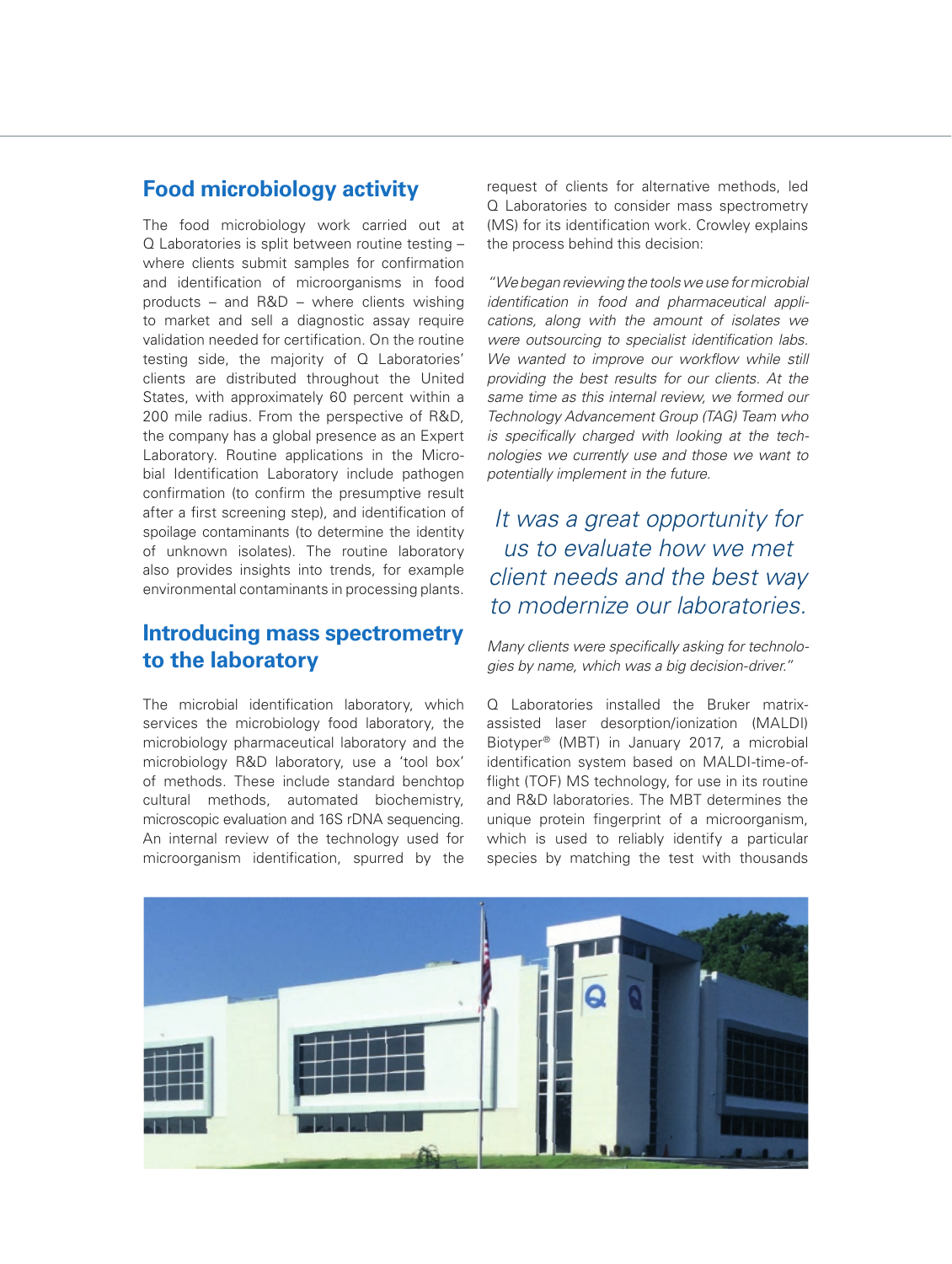of reference spectra from a comprehensive database. MALDI-TOF is now an important tool, and is complemented by existing techniques. For example, 16S rDNA sequencing is available to clients who require sequence-based identification, but it can also identify unknown organisms for addition to the customized Bruker MBT Library.

## **Routine testing**

The food microbiology routine testing laboratory analyzes, on average, 2,000-3,000 samples per day, but this can vary depending on the client requests. This laboratory is open seven days a week, 365 days a year, which contributes to the high volume of samples received. Prior to installing the MBT at Q Laboratories in 2017, the laboratory sub-contracted MALDI-TOF analyses for approximately 56 samples, most of the confirmations and identifications were done using conventional procedures, such as Gram staining and biochemical galleries. In 2017, approximately 4,200 confirmation and identification analyses were run with the MBT in Q Laboratories facilities. This coincides with a reduction in Gram stain volume, from 6,724 in 2016 to 5,292 the same year. Erin explains the services that this laboratory offers:

*"We offer flexible options for turnaround time, to fit in with the client's needs, and adjust the pricing accordingly. This is something that our clients really value as it creates a completely customizable service. Many clients are willing to pay a premium for a next-day result, if they need a rapid pathogen identification, for example.* 

*We can quite easily achieve a one day turnaround with the MBT. Using this system is now the most critical part of our business, because of the confidence in the results it provides."*

**Benefits of using the Bruker MALDI Biotyper (MBT) for microbial confirmation and identification as determined by Q Laboratories:**

- Rapid, easy-to-use method with higher quality results than traditional biochemical methods.
- Comprehensive libraries result in fewer "no identification" results. Best option for high-throughput identification.
- Manual selection of area of the sample to analyse to counteract poor preparation.
- Multiple sample preparation methods to cater for different and difficult cultures to ensure accurate results for every organism type.
- Capacity to add organism IDs to custom library, to aid identification of unusual client-specific organisms.
- Longer period of time for testing or retesting culture plates. MBT can identify cultures that are 5-7 days old compared to Biochemical analysis which is restricted to a testing window of 24-48 hours
- Quicker time to results allows clients to make critical decisions faster.
- Reduced cost for diagnosis up to a 50% reduction for some testing procedures

The laboratory uses a combination of different technologies for routine microbial confirmation and identification, and prior to purchasing the MBT, most often used biochemical-based methods taking.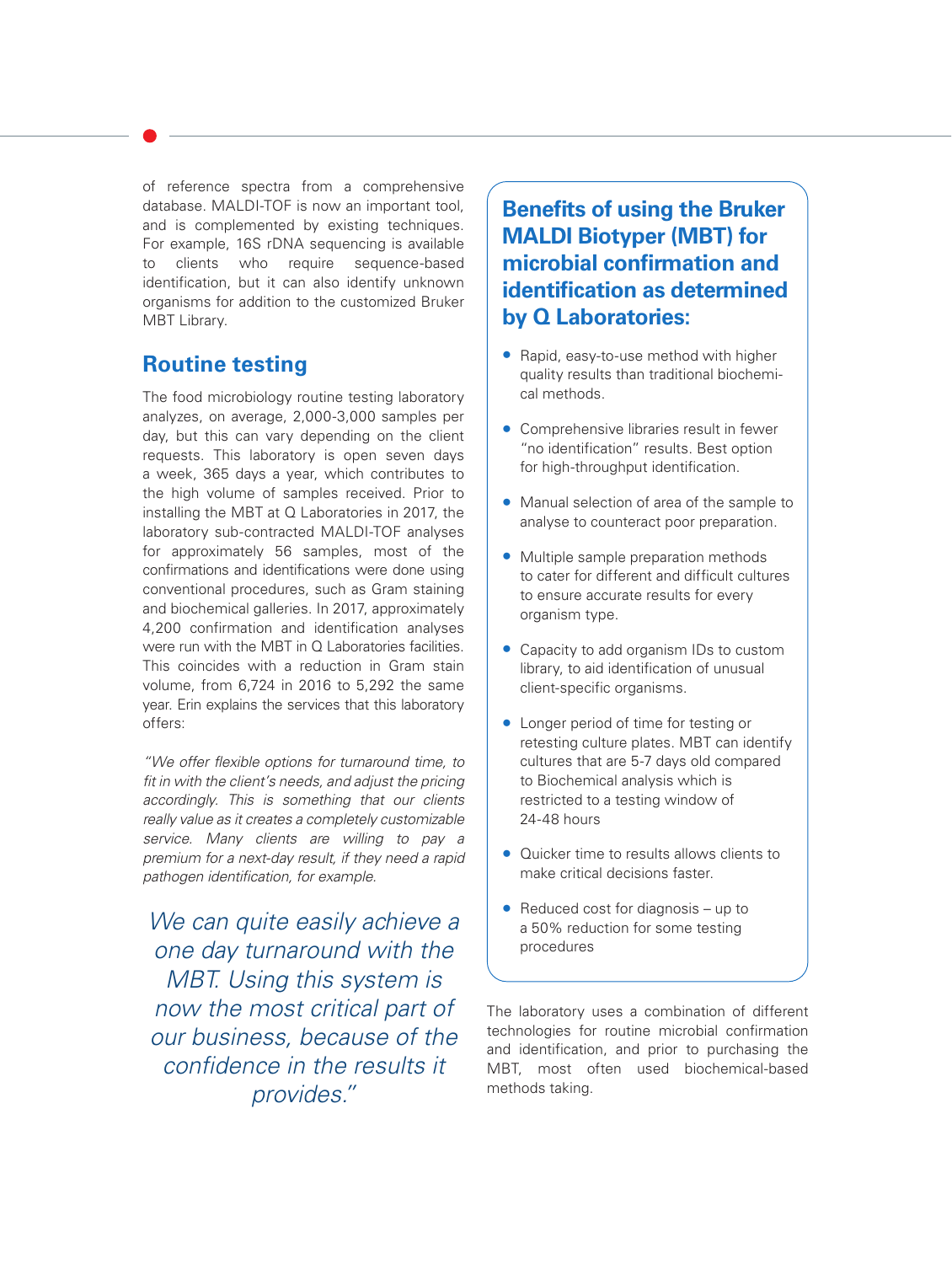*With the MBT method, the time-to-result for accurate and reliable confirmations and identifications from isolated colonies on selective or non-selective culture plates can be reduced to between 30 minutes and two hours to investigate a full 96-spot target plate* 

(Bastin et al, J AOAC Int. 2018 Apr 27) [1,2]. Although Biochemical-based methods are a useful technique, several rounds of re-tests were often required due to reduced sensitivity, which limited the laboratory's time efficiency. Crowley comments on how introducing the MBT benefitted the laboratory workflow:

*"Even when we had a final result with biochemical identity testing, we didn't have a high level of confidence in the result despite sometimes multiple retests. While biochemical methods can be beneficial in other ways, we really needed a solution that was more specific and sensitive, to provide the confidence we wanted for the final confirmation and identification result.* 

*This, along with specific client requests of reliability, speed and confidence, drove the decision to acquire the Bruker MBT."*



As Chief Scientific Officer, Crowley has played an integral role in modernizing the food microbiology laboratory, to streamline the workflow and make routine testing as efficient as possible. A recent evaluation found that 42 percent of the current work encompasses environmental *Listeria* testing, with some clients looking for a two day turnaround, and others requiring one day.

- 1 Bastin B, Bird P, Benzinger MJ Jr, Crowley E, Agin J, Goins D, Sohier D, Timke M, Shi G, Kostrzewa M. *Confirmation and Identification of* Salmonella spp*.,* Cronobacter spp*., and Other Gram-Negative Organisms by the Bruker MALDI Biotyper Method*: Collaborative Study, First Action **2017**.09. J AOAC Int. 2018 Apr 27. DOI: https://doi.org/10.5740/jaoacint.18-0012
- 2 Bastin B, Bird P, Crowley E, Benzinger MJ Jr, Agin J, Goins D, Sohier D, Timke M, Awad M, Kostrzewa M. *Confirmation and Identification of* Listeria monocytogenes*,* Listeria spp*. and Other Gram-Positive Organisms by the Bruker MALDI Biotyper Method*: Collaborative Study, First Action **2017**.10. J AOAC Int. 2018 Apr 27. DOI: https://doi.org/10.5740/jaoacint.18-0013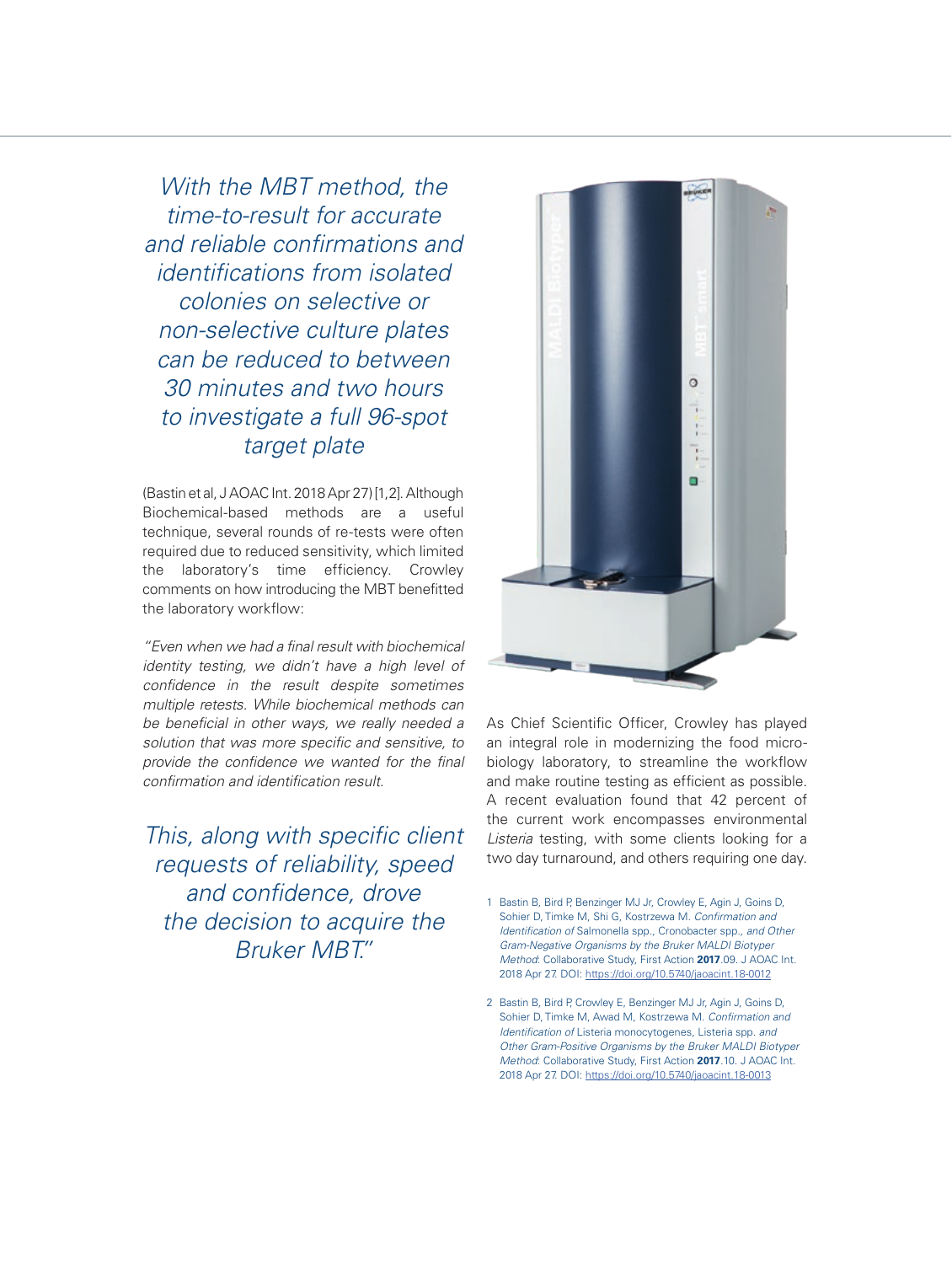## **The workflow**

Clients typically submit their requests online, and the samples are either shipped or picked up by courier. Samples are brought into the distribution center, where they are barcoded and logged into the Laboratory Information Management (LIMS) system, which is automated, and tracks the sample ID, client information and test request. The request is instantly submitted to the microbiology food laboratory, where the operations team prepares the test batch and the analysts then carry out the tests.

Time-to-result depends on the type of test. Crowley expands on this:

*"Organisms such as yeast or mold can take between three to five days, but if we're looking at a pathogen test, clients most often request next day results.* 

*Typically for* Salmonella *or*  Listeria*, it takes between 26-30 hours in total, from receipt of sample to the client receiving the results."*

## **Research and development – achieving AOAC certification**

Whereas the client samples in the routine laboratory are food products, the 'samples' in the R&D laboratory are the technologies. Technology companies and diagnostic partners approach Q Laboratories with a new technology or assay for validation, for example for testing *Salmonella*, *Listeria* or *Legionella*, and request a proposal for the work. The first step is for the company to provide instructions for use, and Q Laboratories advise on the study design, which will be specific to the assay they are trying to market. Crowley explains the process:

*"We spend a lot of time talking through the protocol with our clients and what the study design is going to look like. After that, with AOAC, there's a consultant that will work with them on designing the protocol, preparing it, then working with us to get a quote. In order to be an independent laboratory with AOAC, all the information has to go through a consultant.* 

*The idea is to put the technology in the hands of a laboratory (or end user) which is not familiar with it, to test its robustness."*

From a European certification point of view, MicroVAL and AFNOR are the certification bodies, and the 'Expert Laboratory' (in this case, Q Laboratories) is the party that prepares the protocol, in collaboration with the technology provider. The Expert Laboratory then submits the protocol to the certification body for the technical reviewers to approve. Once approved, Q Laboratories starts the validation. The technology company usually supplies the proprietary reagents and kits, and Q Laboratories provides the materials needed for inoculation, and the reference method which the test has to be compared to.

"We provide periodic updates on the data to the client" explains Crowley, adding: "We let them know where we are up to with each phase of the study, so they know how their technology is performing. The most important factor in validation studies is being completely clear about the deadline. Some studies can take between three and five months to complete."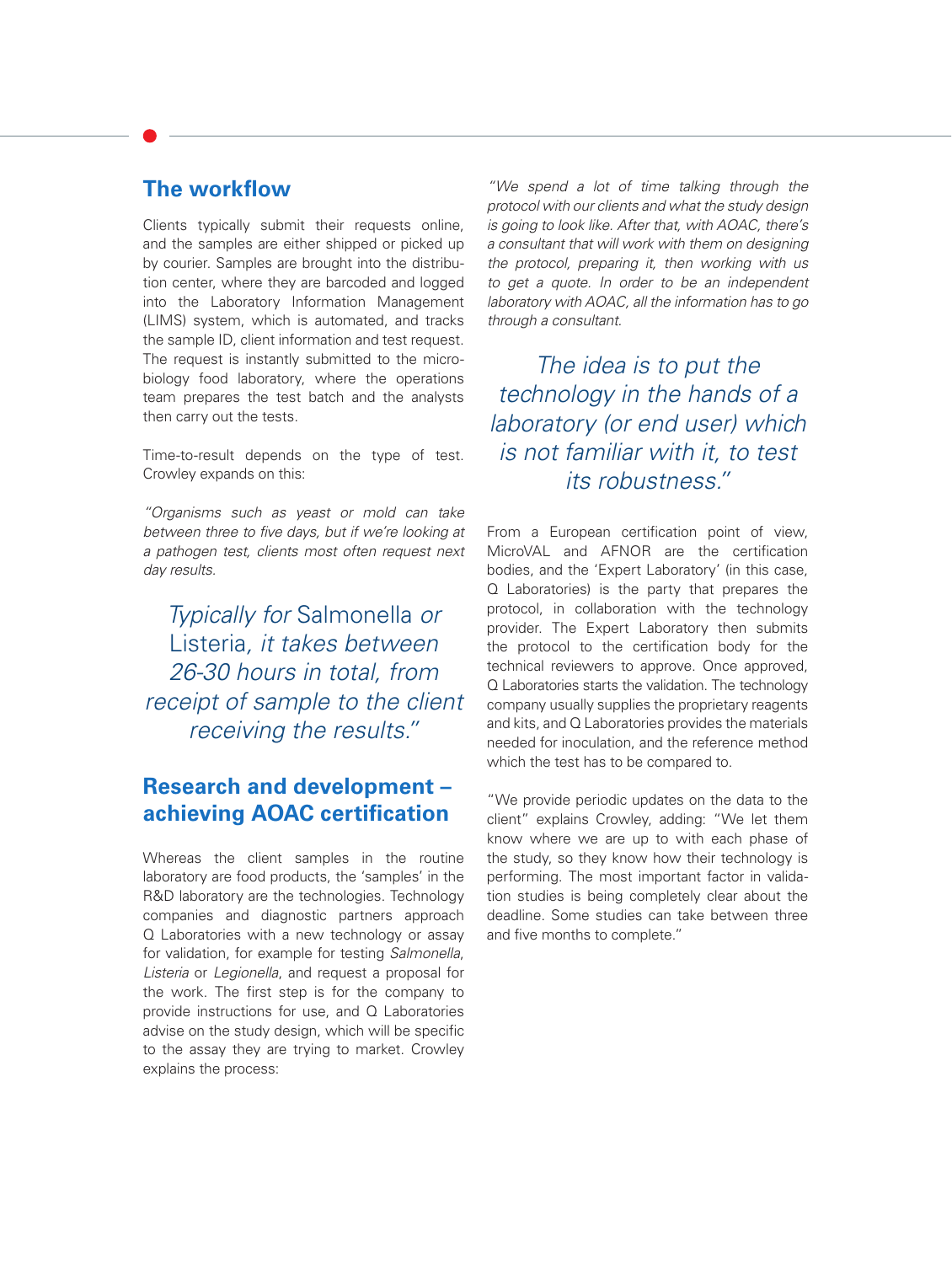

### **Collaborative studies**

In the case of an AOAC collaborative study or an ISO validation, a comparison study takes place with one in-house laboratory, such as that at Q Laboratories, which challenges the reproducibility of a technology. Crowley explains the process of such a study:

*"As the leading laboratory, we are responsible for recruiting 12-15 laboratories throughout the world, which have agreed to volunteer to test the blindcoded samples we send them. All labs evaluate the samples using the same technology, on the same day. We have become very experienced at shipping dangerous samples abroad and adhering to each country's strict regulations. Sometimes this is the most challenging aspect of the study. Once the analysis is complete, the labs submit the data for us to conduct the statistical analysis. We then prepare a journal-ready manuscript for the client and submit to a certification body, where the technical committee review and approve by* 

*consensus. Approval means the method is fit for purpose, and meets the validation requirements. We conducted such a collaborative study with Bruker, the official methods study using the MBT."*

### **Bruker validation study**

At the same time as acquiring the MBT in 2017, Q Laboratories began conversations with Bruker to initiate a validation study for this MALDI technology. By combining existing guidelines, such as the AOAC Appendix J guidelines and the new ISO 16140 part 6 standard [3], Q Laboratories and Bruker together created the most optimal study design to validate the use of MBT for food microbiology analysis. Crowley describes the validation process:

*"Bruker were assessing the certification bodies for submission – AOAC for the US and MicroVAL for Europe – as there were a lot of limitations with the current guidelines.*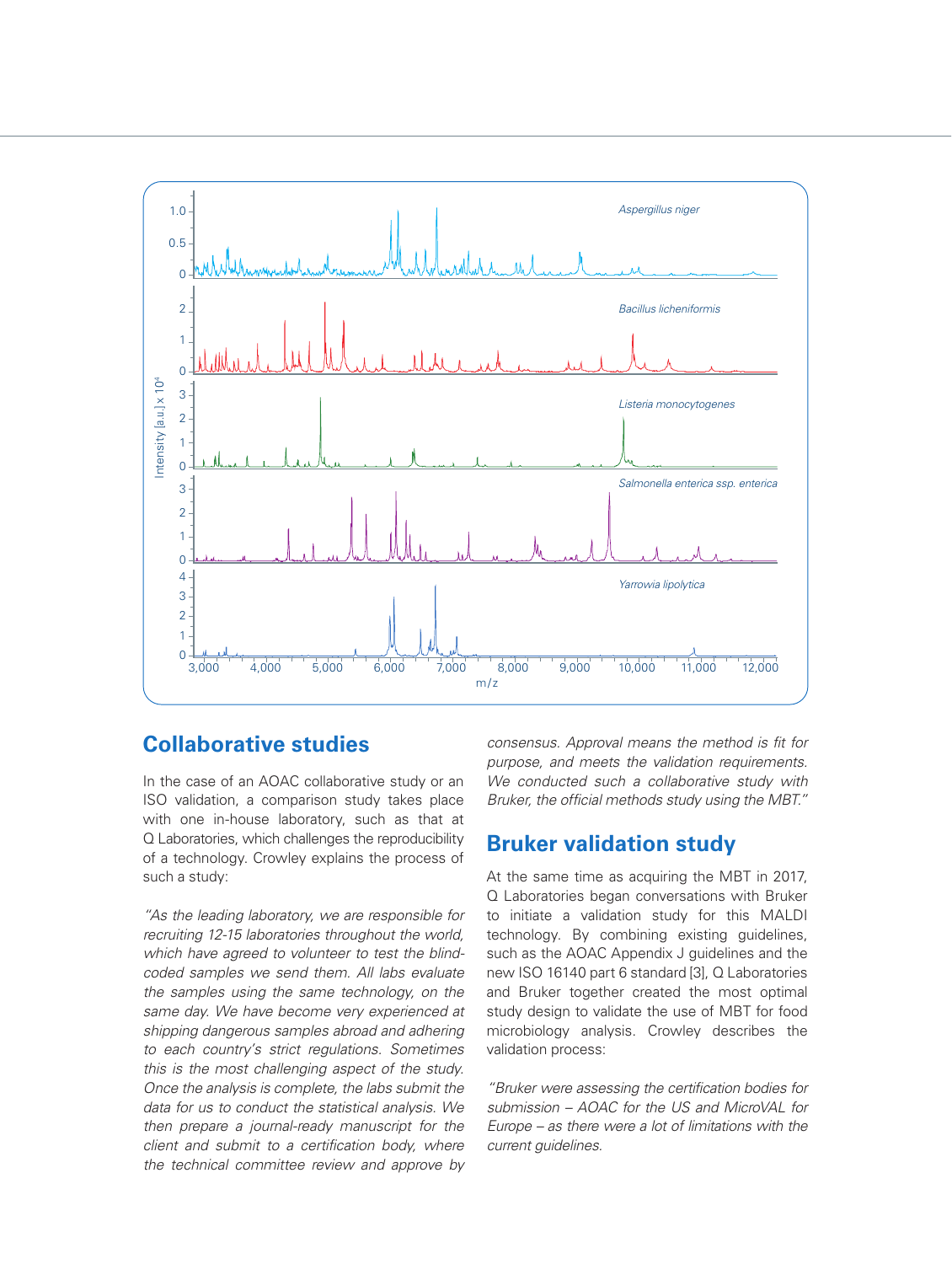*The way the study designs for validating an identification method hadn't caught up with the newest technology, so this study really was the first of its kind."* 

Q Laboratories served as the lead laboratory for two separate studies, gaining AOAC-Official Methods of Analysis (OMA) status for the Bruker MBT in February 2018. The first was for confirmation and identification of *Salmonella* spp, *Cronobacter* spp and other Gram Negative organisms (OMA#2017.09), and the second was for the confirmation and identification of *Listeria monocytogenes*, *Listeria* spp and other Gram Positive organisms (OMA#2017.10) in food microbiology. Crowley explains how having OMAapproved technology benefits her laboratory:

*"Having this certification really draws clients to Q Laboratories. In the food industry, there are specific approval procedures in place – having certification at the level of an AOAC Official Method, and an ISO validated/MicroVAL certified method, is acceptable to the Food and Drug Administration (FDA) for pathogen confirmation. They want a third party certification body to have approved the validation data, and deem that as an equivalent alternative confirmation method to their own methodology, which is considered the gold standard."*

Until the OMA status was achieved for the MBT, Q Laboratories were unable to offer food clients confirmation services for pathogen contamination. The approval of the official method has allowed Q Laboratories to expand its identification laboratory, to more comfortably offer that option for food companies which are looking for finished product and raw material testing.

*"Knowing that the MBT was going to be an OMA-approved method for pathogen confirmation in food was a big selling point for us, and a differentiator between other instruments"* 

explains Crowley, adding: *"We saw a return on investment on the MBT within the first year after purchase, with the biggest contributors factors being the 510K FDA approval for pharma testing and the OMA approval for food pathogen confirmation. This way it serves both segments of our microbiology work. "*

3 Together with the certification bodies, Q Laboratories and Bruker were pioneers in using the ISO 16140-part 6 technical rules for a validation study. The standard was almost of the final stage before publication.

|                                     | <b>Confirmation and Identification rates</b> |                                 |
|-------------------------------------|----------------------------------------------|---------------------------------|
| <b>Target analyte</b>               | <b>MBT</b>                                   | Reference methods*              |
| Salmonella spp.                     | 100%                                         | 99.6%                           |
| Non Salmonella strains              | 100%                                         | 97.5% (87.5% correct ID)        |
| Cronobacter spp.                    | 100%                                         | 95.5%                           |
| Non Cronobacter strains             | 99.7%                                        | 100% (93.8% correct ID)         |
| Listeria spp.                       | <b>100%</b> (97.8% correct species ID)       | 100% (86.5% correct species ID) |
| Non Listeria strains                | 98.9%                                        | 91.3%                           |
| L. monocytogenes                    | 99.5%                                        | 87.1%                           |
| Non <i>L. monocytogenes</i> strains | <b>99.3%</b> (98.9% correct species ID)      | 91.3%                           |

#### Design and Results of the AOAC Collaborative Studies OMA 2017.09 & 2017.10

*≥ 14 collaborators from minimum 7 laboratories were involved per study. Each collaborator received minimum 16 target and 8 non-target strains.* 

*When the confirmation rate and the identification rate differ, the identification rate is shown in brackets. \*ISO, FDA and USDA reference methods.*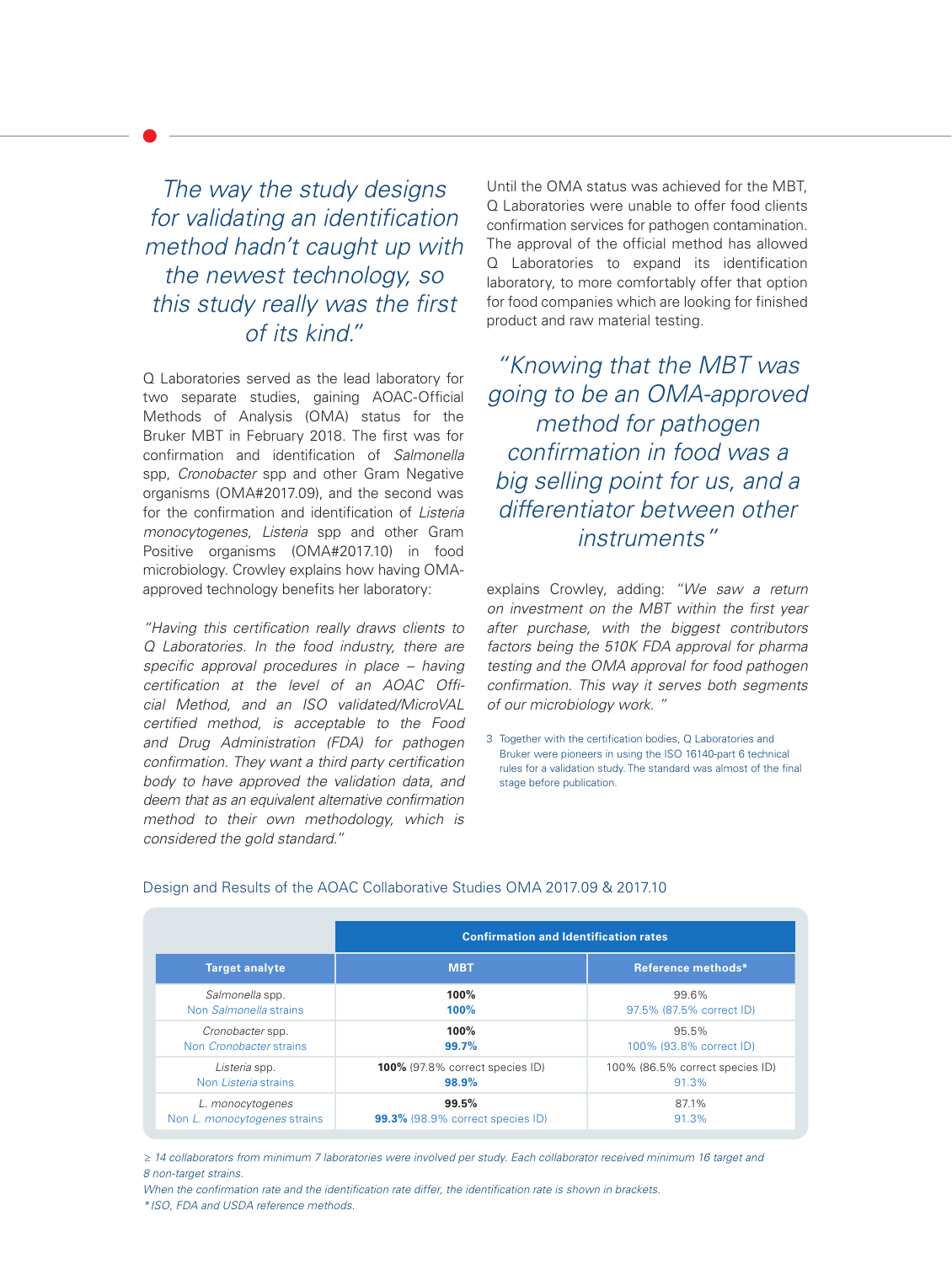## **Using the MBT**

Q Laboratories have two MALDI Biotyper systems for food analysis: the MBT – used for routine analysis – and the MBT Smart, which was used alongside the MBT for Bruker's validation study. This was to expand the validation scope, to cover both instruments.

Crowley comments on the use of the MBT in the microbiology food laboratory:

*"When microbiologists are presented with mass spectrometry as a technology, which has historically been an analytical chemistry tool, it can be a little intimidating.* 

*What has been most beneficial for us is how easy the MBT is to use. You don't have to be a molecular biologist or an engineer to know how to run the technology.* 

*There is a lot of robustness to the instrument, and we feel confident in training our analysts at every level to run it successfully. It only took about four weeks after installing the MBT to start running tests."*

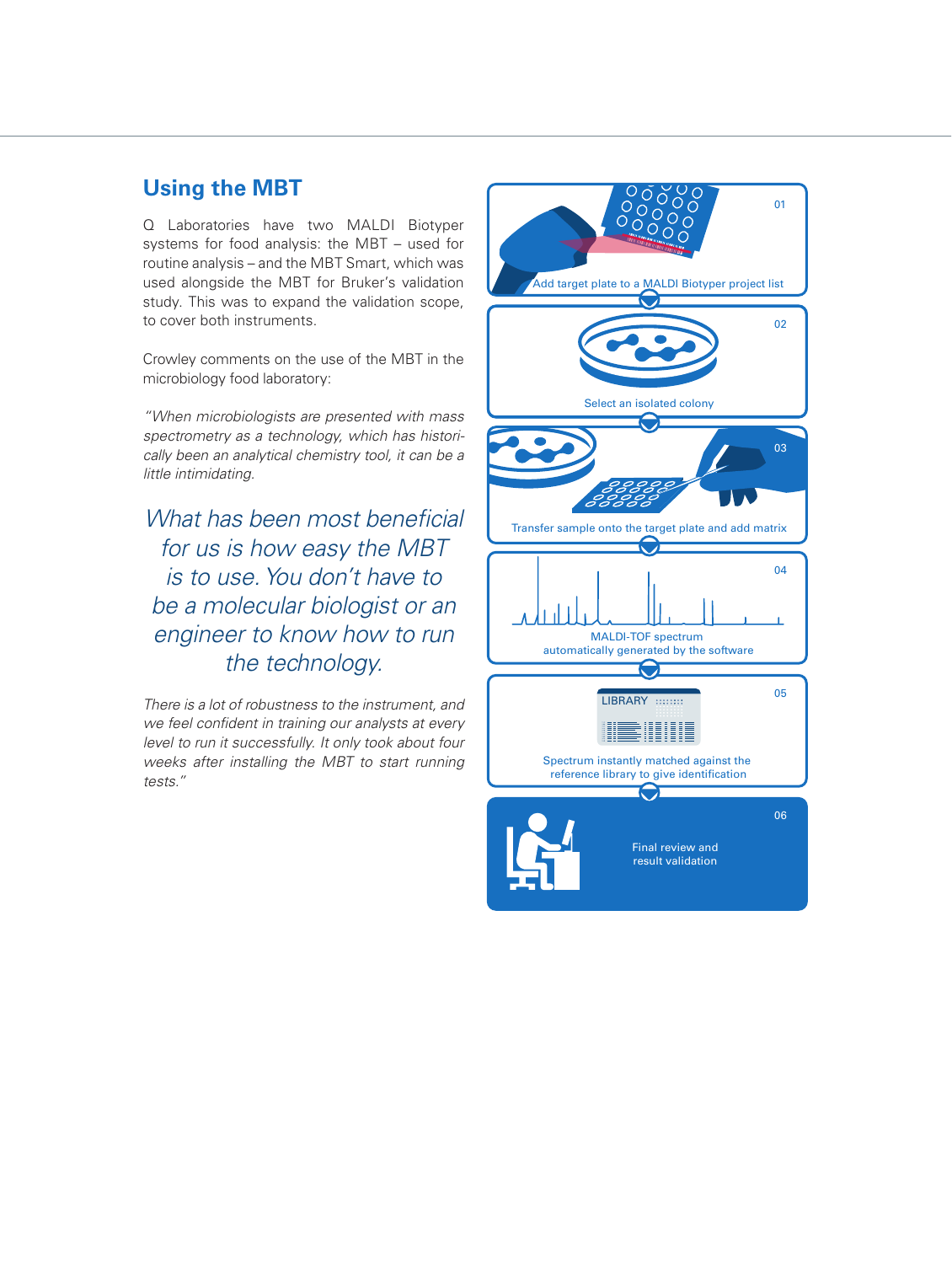## **Collaboration**

Q Laboratories works with a number of certification bodies, which have been critical for the growth of the company as an independent laboratory. It is the only North American laboratory to be an Expert Laboratory for all three of the major certification bodies: AOAC, MicroVAL and AFNOR. Crowley explains Q Laboratories' relationship with these bodies:

*"Our commitment to being part of these certification bodies is developing our network of technical expertise that we can rely on for collaborating and expanding our opportunities for growth. Even simply running a question by them, and vice versa, is really beneficial. We are also actively involved with professional associations, such as the International Association of Food Protection. Our relationships with industry partners have been a valuable part of our business."*

Collaboration is also prevalent amongst the laboratories within Q Laboratories. For example, the R&D laboratory will recommend a new technology it has just validated for certification, as a potential solution for the routine food and pharma microbiology laboratories. These routine laboratories will also reach out to the R&D team if there is a particular issue that a client has, to identify an alternative method. When Crowley became Chief Scientific Officer, she formed what is now known as the TAG team, and her team is primarily involved in taking the technology that the R&D laboratories are working with, helping to procure and validate them, then advertising to clients for routine use.

*"It's a very interdisciplinary approach"* comments Crowley, adding:

*"It's an ongoing commitment to keeping our labs modern and meeting our client's needs."*



*Wesley Thompson, Daniel Barket and Benjamin Bastin, microbiologists at Q Laboratories with their MALDI Biotyper systems*

## **Relationship with Bruker**

Q Laboratories has an ongoing dialogue with Bruker, and has been involved in several symposia and poster presentations, presenting its work with the MBT validation. During the validation work, Q Laboratories reached out about routine work, and what could be improved in the existing laboratory, and Bruker is proactively making suggestions on how it can help. The relationship is moving forward as Bruker responds to the feedback it receives, as Crowley explains:

*"All the must-haves are there. Where there are improvements to be made, Bruker responds quickly to ensure that we can continue to meet the demands of our customers.* 

*For example, they expanded and updated the fungal library database, for identification of yeast and mold in the food market, which was a requirement we highlighted during our initial collaboration."*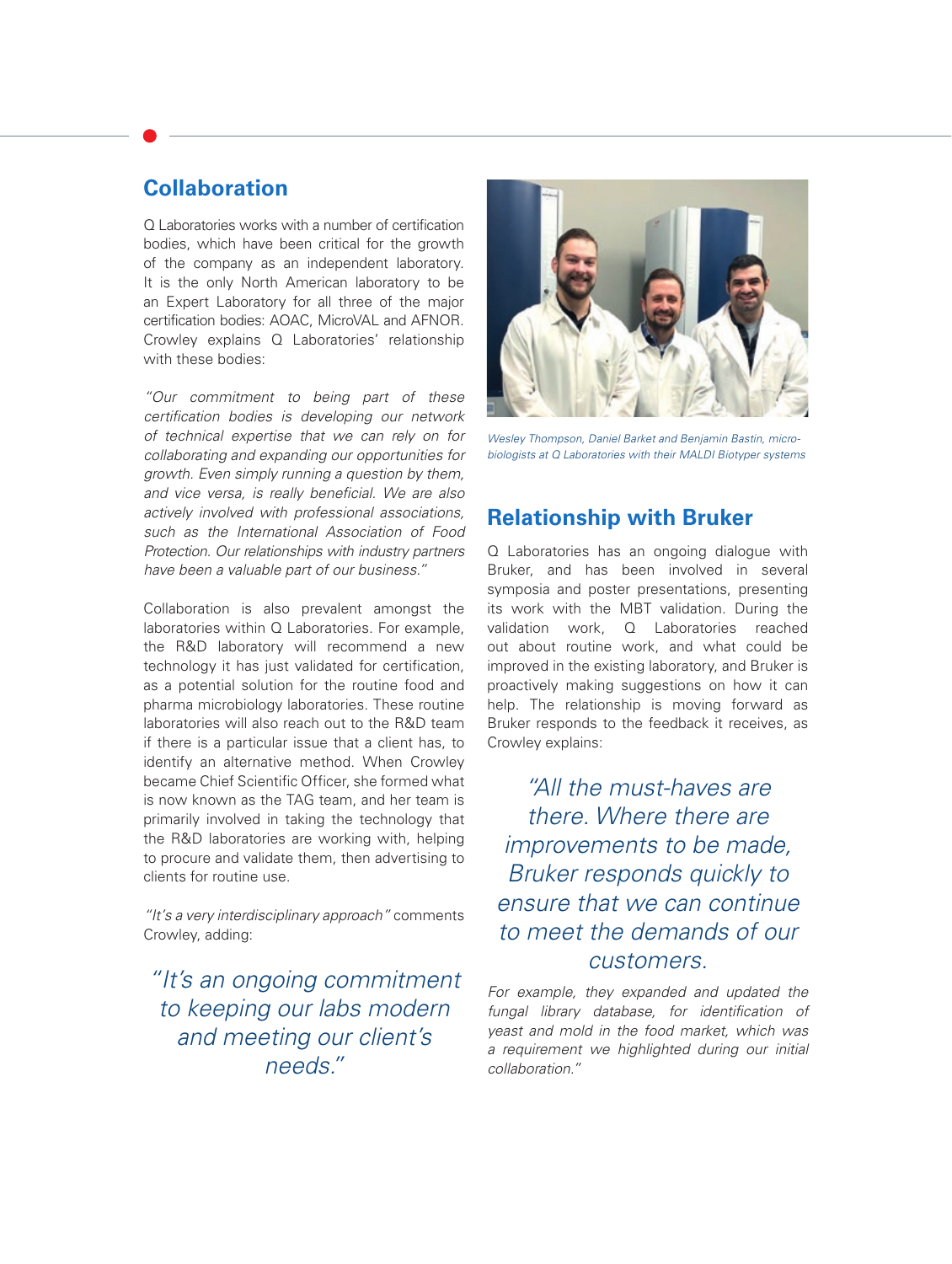The ability to customize the database, based on the organisms that the laboratory has, greatly benefits the food microbiology routine laboratory.

*"We have some very unique mold isolates or spoilage organisms, which are specific to particular customers" explains Crowley, continuing: "We then customize the database and store the isolates in our culture collection. You can then combine the Bruker identifications, and if you're repeatedly seeing the same organism, we can combine these into a challenge study on a product, for a client.* 

*This builds a comprehensive picture of what challenges they might be facing, and builds a bridge between the routine and R&D laboratories."* *"We are also very honored to mention that the study design, the innovative technology and workflow, the breadth of method applicability, as well the recognized scope, are considered such an important achievement and improvement to food testing, ...*

## *... that the method received the AOAC Award for the Best Method of the Year 2017-18".* [*4*]

4 The AOAC Official Methods of Analysis (OMA) Program sets standards for rigorous scientific scrutiny of methods to ensure that they demonstrate the highest level of confidence in analytical results. The AOAC Official Methods Board considers all methods that have been approved for First Action or Final Action OMA status within the last three years. Generally, some unique or particularly noteworthy aspect of the method is highlighted as making it worthy of the award, such as innovative technology or application, breadth of applicability, critical need, difficult analysis, and/or range of collaborators. The method demonstrates significant merit in scope or is an innovative approach to an analytical problem.

## **Looking ahead**

Q Laboratories is now working to grow its identification business, by meeting the needs of both food and pharma clients. This ties in with the company's strategy of also growing its environmental testing offering.

*"Our drive to increase environmental testing nicely ties in with Bruker's capabilities, as the need for identification of environmental contaminants continues to rise"* comments Crowley, adding:

*"Being able to be part of the Bruker MBT validation study, something that we consider to be the first of its kind and quite revolutionary just in the study itself, was something that was really exciting to us as a company."* 

For more information on Q Laboratories, please visit https://www.qlaboratories.com/.

For more information on Bruker's MALDI Biotyper, please visit https://www.bruker.com/products/ mass-spectrometry-and-separations/maldi-biotyper-systems.html